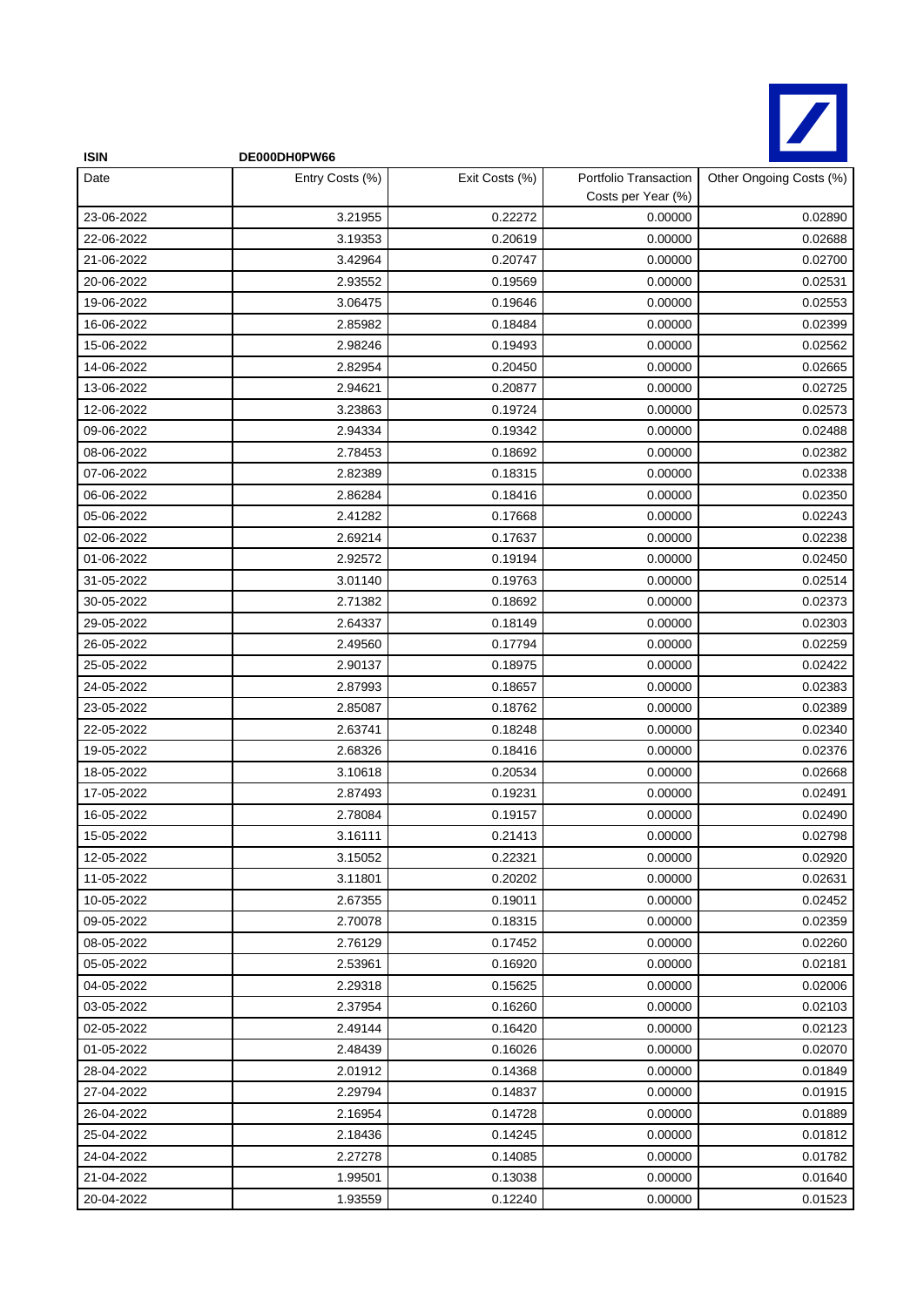| 19-04-2022 | 1.82099 | 0.12210 | 0.00000 | 0.01532 |
|------------|---------|---------|---------|---------|
| 18-04-2022 | 1.66987 | 0.11086 | 0.00000 | 0.01395 |
| 13-04-2022 | 1.66445 | 0.11377 | 0.00000 | 0.01416 |
| 12-04-2022 | 1.73765 | 0.11468 | 0.00000 | 0.01437 |
| 11-04-2022 | 1.77328 | 0.12077 | 0.00000 | 0.01509 |
| 10-04-2022 | 1.88225 | 0.12484 | 0.00000 | 0.01553 |
| 07-04-2022 | 1.94263 | 0.12674 | 0.00000 | 0.01582 |
| 06-04-2022 | 2.03790 | 0.13298 | 0.00000 | 0.01657 |
| 05-04-2022 | 2.06434 | 0.13316 | 0.00000 | 0.01657 |
| 04-04-2022 | 1.95836 | 0.12837 | 0.00000 | 0.01586 |
| 03-04-2022 | 1.88821 | 0.12658 | 0.00000 | 0.01556 |
| 31-03-2022 | 1.89969 | 0.12853 | 0.00000 | 0.01575 |
| 30-03-2022 | 1.96049 | 0.12788 | 0.00000 | 0.01557 |
| 29-03-2022 | 1.92111 | 0.12755 | 0.00000 | 0.01554 |
| 28-03-2022 | 1.83692 | 0.12594 | 0.00000 | 0.01552 |
| 27-03-2022 | 1.84414 | 0.12151 | 0.00000 | 0.01498 |
| 25-03-2022 | 1.77528 | 0.11628 | 0.00000 | 0.01431 |
| 24-03-2022 | 1.82663 | 0.12255 | 0.00000 | 0.01510 |
| 23-03-2022 | 1.83137 | 0.12330 | 0.00000 | 0.01517 |
| 22-03-2022 | 1.87880 | 0.12270 | 0.00000 | 0.01511 |
| 21-03-2022 | 1.87471 | 0.12300 | 0.00000 | 0.01506 |
| 18-03-2022 | 1.77531 | 0.12077 | 0.00000 | 0.01478 |
| 17-03-2022 | 1.70839 | 0.12005 | 0.00000 | 0.01472 |
| 16-03-2022 | 1.98761 | 0.12626 | 0.00000 | 0.01557 |
| 15-03-2022 | 2.01401 | 0.12610 | 0.00000 | 0.01552 |
| 14-03-2022 | 1.88247 | 0.11628 | 0.00000 | 0.01436 |
| 11-03-2022 | 1.73956 | 0.11223 | 0.00000 | 0.01383 |
| 10-03-2022 | 1.79086 | 0.11806 | 0.00000 | 0.01447 |
| 09-03-2022 | 1.60745 | 0.10799 | 0.00000 | 0.01336 |
| 08-03-2022 | 1.57647 | 0.10811 | 0.00000 | 0.01345 |
| 07-03-2022 | 1.65534 | 0.11013 | 0.00000 | 0.01372 |
| 04-03-2022 | 1.84792 | 0.12048 | 0.00000 | 0.01479 |
| 03-03-2022 | 1.75351 | 0.12034 | 0.00000 | 0.01468 |
| 02-03-2022 | 1.92716 | 0.12195 | 0.00000 | 0.01490 |
| 01-03-2022 | 1.90834 | 0.13245 | 0.00000 | 0.01595 |
| 28-02-2022 | 1.92840 | 0.13477 | 0.00000 | 0.01630 |
| 25-02-2022 | 2.09949 | 0.13661 | 0.00000 | 0.01651 |
| 24-02-2022 | 1.70904 | 0.12407 | 0.00000 | 0.01491 |
| 23-02-2022 | 2.04332 | 0.14006 | 0.00000 | 0.01668 |
| 22-02-2022 | 2.02858 | 0.14065 | 0.00000 | 0.01677 |
| 21-02-2022 | 2.28505 | 0.14556 | 0.00000 | 0.01730 |
| 18-02-2022 | 2.18798 | 0.14347 | 0.00000 | 0.01704 |
| 17-02-2022 | 2.18823 | 0.14599 | 0.00000 | 0.01736 |
| 16-02-2022 | 2.28807 | 0.15198 | 0.00000 | 0.01803 |
| 15-02-2022 | 2.34750 | 0.15244 | 0.00000 | 0.01815 |
| 14-02-2022 | 2.10451 | 0.14641 | 0.00000 | 0.01746 |
| 11-02-2022 | 2.56541 | 0.16234 | 0.00000 | 0.01925 |
| 10-02-2022 | 2.41158 | 0.15674 | 0.00000 | 0.01849 |
| 09-02-2022 | 2.29920 | 0.15898 | 0.00000 | 0.01879 |
| 08-02-2022 | 2.58947 | 0.16611 | 0.00000 | 0.01965 |
| 07-02-2022 | 2.55218 | 0.17036 | 0.00000 | 0.02012 |
| 04-02-2022 | 2.52171 | 0.17606 | 0.00000 | 0.02073 |
| 03-02-2022 | 2.57204 | 0.17331 | 0.00000 | 0.02070 |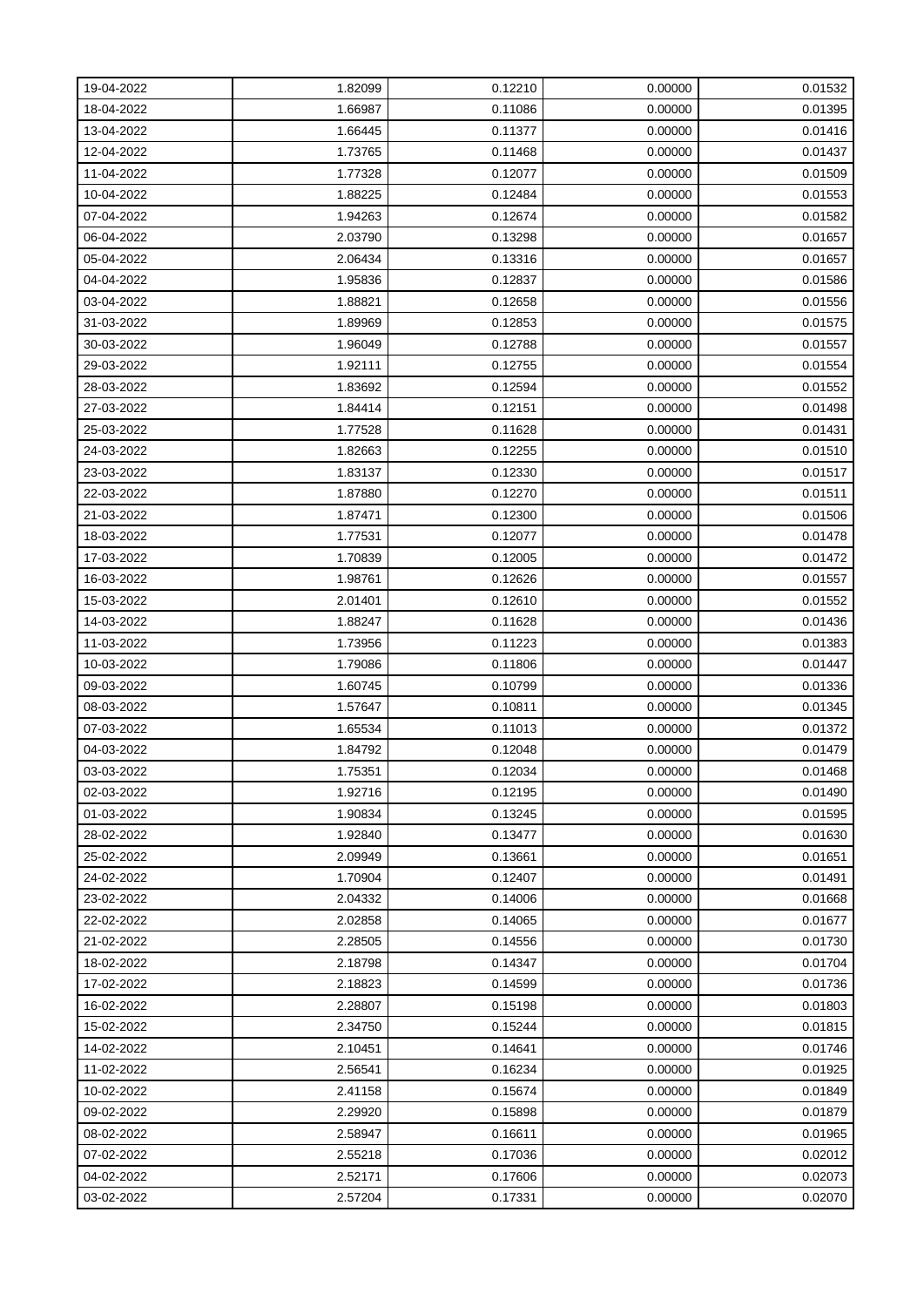| 02-02-2022 | 2.42763 | 0.16779 | 0.00000 | 0.02004 |
|------------|---------|---------|---------|---------|
| 01-02-2022 | 2.38040 | 0.16863 | 0.00000 | 0.02019 |
| 31-01-2022 | 2.43302 | 0.17007 | 0.00000 | 0.02052 |
| 28-01-2022 | 2.44411 | 0.16639 | 0.00000 | 0.02016 |
| 27-01-2022 | 2.30028 | 0.15385 | 0.00000 | 0.01852 |
| 26-01-2022 | 2.16076 | 0.14286 | 0.00000 | 0.01706 |
| 25-01-2022 | 2.30159 | 0.14663 | 0.00000 | 0.01749 |
| 24-01-2022 | 2.13066 | 0.13736 | 0.00000 | 0.01635 |
| 21-01-2022 | 2.02180 | 0.13605 | 0.00000 | 0.01617 |
| 20-01-2022 | 2.06819 | 0.13966 | 0.00000 | 0.01658 |
| 19-01-2022 | 2.11456 | 0.14706 | 0.00000 | 0.01746 |
| 18-01-2022 | 2.55277 | 0.16393 | 0.00000 | 0.01938 |
| 17-01-2022 | 2.43449 | 0.16051 | 0.00000 | 0.01892 |
| 14-01-2022 | 2.32309 | 0.16000 | 0.00000 | 0.01879 |
| 13-01-2022 | 2.49418 | 0.16103 | 0.00000 | 0.01890 |
| 12-01-2022 | 2.53311 | 0.17036 | 0.00000 | 0.02017 |
| 11-01-2022 | 2.58517 | 0.17065 | 0.00000 | 0.02024 |
| 10-01-2022 | 2.68491 | 0.17575 | 0.00000 | 0.02086 |
| 07-01-2022 | 2.81933 | 0.18215 | 0.00000 | 0.02167 |
| 06-01-2022 | 3.02248 | 0.18215 | 0.00000 | 0.02168 |
| 05-01-2022 | 2.39204 | 0.16207 | 0.00000 | 0.01929 |
| 04-01-2022 | 2.58324 | 0.16474 | 0.00000 | 0.01961 |
| 03-01-2022 | 2.32194 | 0.15699 | 0.00000 | 0.01860 |
| 31-12-2021 | 2.58428 | 0.16420 | 0.00000 | 0.01950 |
| 30-12-2021 | 2.45923 | 0.16750 | 0.00000 | 0.01993 |
| 29-12-2021 | 2.24526 | 0.15699 | 0.00000 | 0.01871 |
| 28-12-2021 | 2.45563 | 0.15924 | 0.00000 | 0.01890 |
| 27-12-2021 | 2.59736 | 0.16807 | 0.00000 | 0.01998 |
| 23-12-2021 | 2.39515 | 0.16447 | 0.00000 | 0.01952 |
| 22-12-2021 | 2.60648 | 0.17123 | 0.00000 | 0.02040 |
| 21-12-2021 | 2.46703 | 0.17036 | 0.00000 | 0.02026 |
| 20-12-2021 | 2.72667 | 0.17575 | 0.00000 | 0.02097 |
| 17-12-2021 | 2.58190 | 0.17007 | 0.00000 | 0.02015 |
| 16-12-2021 | 2.77581 | 0.18182 | 0.00000 | 0.02158 |
| 15-12-2021 | 2.84815 | 0.19011 | 0.00000 | 0.02264 |
| 14-12-2021 | 2.63388 | 0.17889 | 0.00000 | 0.02128 |
| 13-12-2021 | 2.75720 | 0.17953 | 0.00000 | 0.02139 |
| 10-12-2021 | 2.96272 | 0.18939 | 0.00000 | 0.02253 |
| 09-12-2021 | 2.66555 | 0.17699 | 0.00000 | 0.02099 |
| 08-12-2021 | 2.59704 | 0.17036 | 0.00000 | 0.02026 |
| 07-12-2021 | 2.56151 | 0.17452 | 0.00000 | 0.02079 |
| 06-12-2021 | 2.75136 | 0.17452 | 0.00000 | 0.02074 |
| 03-12-2021 | 2.63532 | 0.17730 | 0.00000 | 0.02106 |
| 02-12-2021 | 2.69801 | 0.17575 | 0.00000 | 0.02083 |
| 01-12-2021 | 2.43355 | 0.16502 | 0.00000 | 0.01955 |
| 30-11-2021 | 2.56663 | 0.16393 | 0.00000 | 0.01936 |
| 29-11-2021 | 2.12643 | 0.15152 | 0.00000 | 0.01800 |
| 26-11-2021 | 2.26974 | 0.14970 | 0.00000 | 0.01781 |
| 25-11-2021 | 2.22009 | 0.14577 | 0.00000 | 0.01741 |
| 24-11-2021 | 2.20467 | 0.14556 | 0.00000 | 0.01737 |
| 23-11-2021 | 2.09438 | 0.13986 | 0.00000 | 0.01664 |
| 22-11-2021 | 1.83859 | 0.12642 | 0.00000 | 0.01502 |
| 19-11-2021 | 1.96819 | 0.12804 | 0.00000 | 0.01516 |